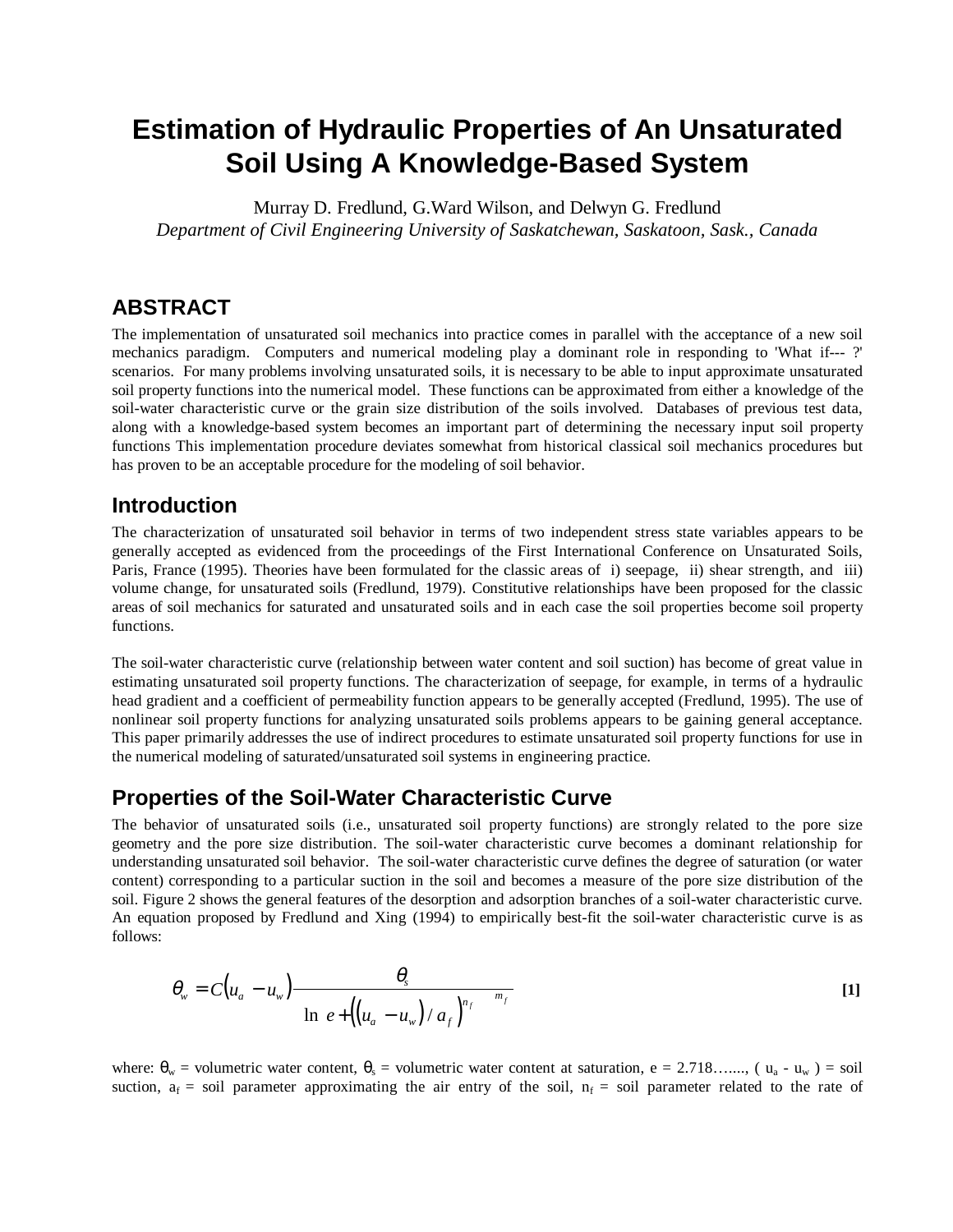#### *Proceedings of the Second International Conference on Unsaturated Soils, UNSAT'98, Beijing, China, August 27-30, 1998*

desaturation,  $m_f$  = soil parameter related to residual water content conditions,  $C(u_a - u_w)$  = correction factor to ensure that the function goes through 1,000,000 kPa of suction at zero water content.

While it is relatively easy to measure the soil-water characteristic curve in the laboratory, the test is quite costly and has not found its way into most conventional soils laboratories. An examination of the possibility of using grain size distribution classification test data for the prediction of the soil-water characteristic curve is worthwhile.



**Figure 1 Definition of variables associated with the soil-water characteristic curve.**

### **Approaches to Obtain Unsaturated Soil Property Functions**

Several approaches can be taken towards the determination of unsaturated soil property functions (Figure 2). The term, **unsaturated soil property functions,** refers to such relationships as: 1.) coefficient of permeability versus soil suction, 2.) water storage variable versus soil suction, and 3.) shear strength versus soil suction. Laboratory tests can be used as a direct measure of the required unsaturated soil property. For example, a (modified) direct shear test can be used to measure the relationship between matric suction and shear strength. These tests can be costly and the necessary equipment may not be available. Therefore, it may be sufficient to revert to an indirect laboratory test involving the measurement of the soil-water characteristic curve for the soil. The soil-water characteristic curve can then be used in conjunction with the saturated shear strength properties of the soil, to predict the relationship between shear strength and matric suction. Some accuracy will likely be lost in reverting to this approach; however, the trade-off between accuracy and cost may be acceptable for many engineering projects.

Figure 2 illustrates how one of several approaches can be used to determine the unsaturated soil property functions when using the classification and/or soil-water characteristic curve in conjunction with a knowledge-based system, to compute the unsaturated soil property functions. Plausible procedures can best be viewed within the context of a database of soil-water characteristic curve information and a knowledge-based system. Ongoing use is made of data accumulated from other laboratory studies. The first suggested procedure involves matching measured soil-water characteristic curves with soil-water characteristic curves already in the database. The measured soil-water characteristic curves can be either used to compute unsaturated soil property functions or can be used to select unsaturated soil property functions already in the database.

 $\overline{a}$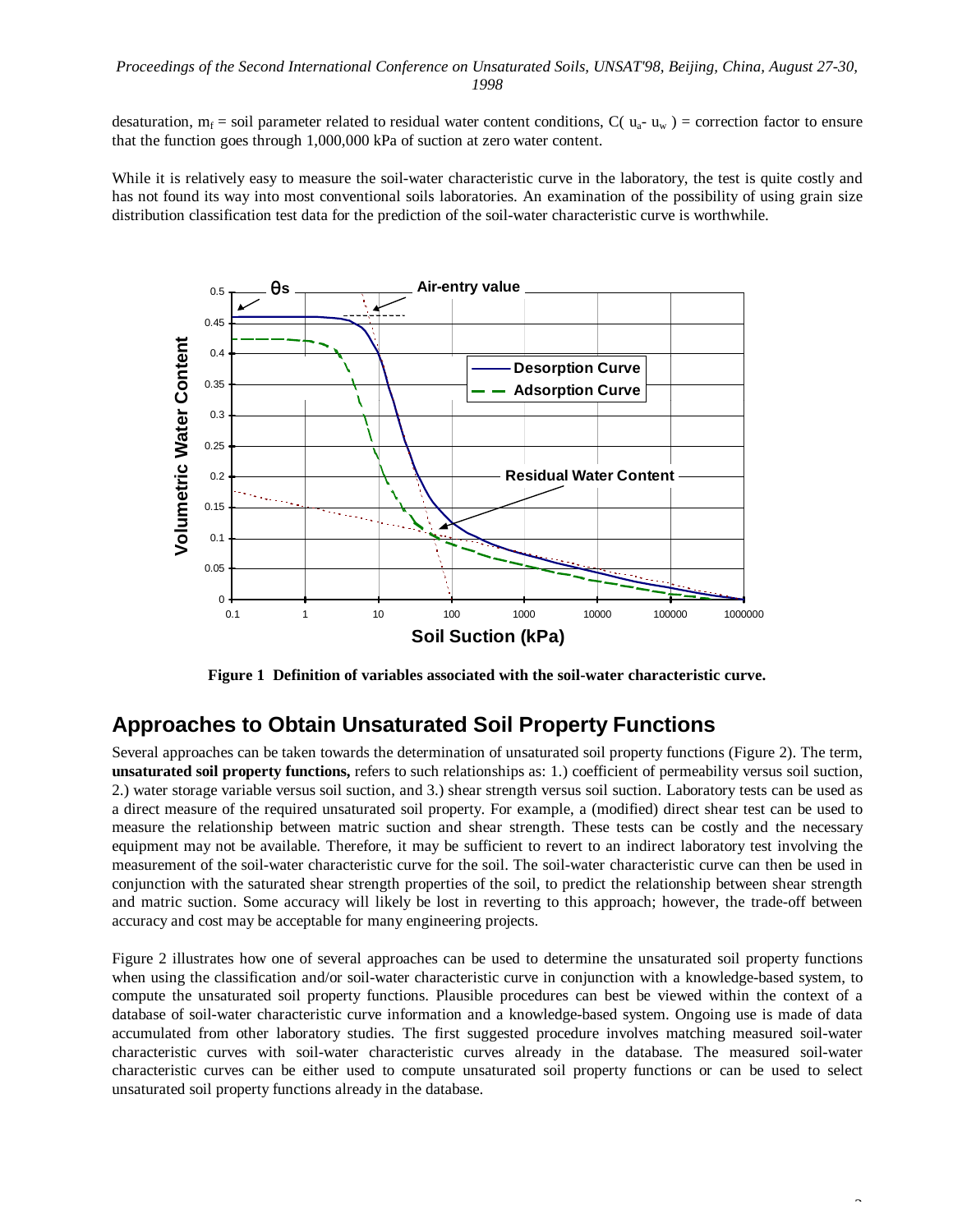#### *Proceedings of the Second International Conference on Unsaturated Soils, UNSAT'98, Beijing, China, August 27-30, 1998*

The second suggested procedure involves matching measured classification properties (i.e., grain size curves) with classification properties already in the database. Once one or more similar soils have been found, corresponding soilwater characteristic curves can be retrieved from the database. These soil-water characteristic curves data can be used to compute suitable unsaturated soil property functions or existing unsaturated soil property functions can be retrieved from the database.



#### **Figure 2 Approaches that can be used to determine the unsaturated soil property functions when using classification tests and a data base.**

The third suggested procedure involves working directly with the measured grain size curve. There may also be some value in comparing the grain size curve to grain size curves in the database. Soil-water characteristic curves can then be computed and compared to soil-water characteristic curves in the database. A decision must be made regarding a reasonable soil-water characteristic curve and then the unsaturated soil property functions can be computed.

The advantages to one of the above three approachs are numerous. Firstly, an estimate of the unsaturated behavior of a certain soil is quickly available. Unsaturated soil mechanics has often been avoided due to complexity but this difficulty can readily be overcome with existing software. Secondly, the cost of estimation of soil behavior is greatly reduced. Testing of unsaturated soil property functions can cost thousands of dollars. A knowledge-based database system provides estimates without the high cost of experimental testing. Thirdly, the knowledge-based system makes the estimation of behavior of unsaturated soils easy so that inexperienced professionals can work in the difficult area of unsaturated soil mechanics.

# **Example - Environmental Application**

An example application of this technology is the modeling of water seepage through mine tailings. A mine site in Papua, New Guinea is presented in this example. A eroded drainage ditch through mining tailings over a clay layer forms the problem (Figure 3). Two types of analysis are required; steady state and transient state. A simulated rainfall of 5.3 meters per year is simulated in the steady state analysis. A high rainfall is chosen to simulate the wet climate found in Papua New Guinea. The purpose of the steady state analysis is to determine the location of the water table. The water content of the shoulders of the drainage ditch under steady state is unknown. Finite element seepage analysis will be performed to determine the water content throughout the drainage ditch under steady state conditions.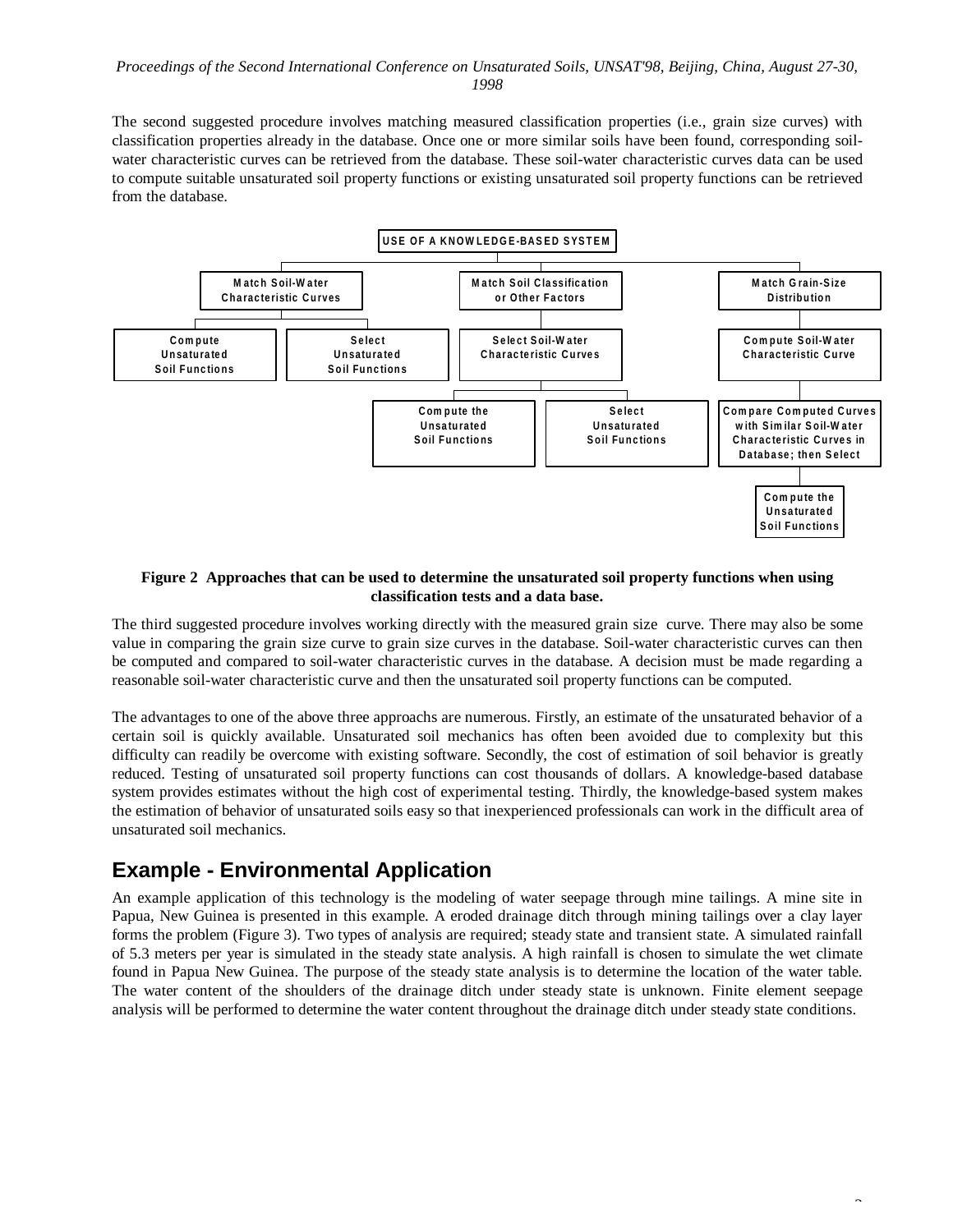*Proceedings of the Second International Conference on Unsaturated Soils, UNSAT'98, Beijing, China, August 27-30, 1998*



**Figure 3 Problem definition for site in Papua New Guinea**

A drought is simulated in the transient analysis to determine the time required to desaturate the tailings. The results from the steady state analysis will be used as a starting point for the transient analysis. An evaporation rate of 1.0 meter per year is placed as a flux on top of the tailings. The information given is the volume-mass properties and grain-size distributions for both the mining tailings and the underlying clay layer. From the given information it is necessary to estimate a soil-water characteristic curve and hydraulic conductivity curve for both the clay and the mining tailings in order to perform an adequate seepage analysis.



**Figure 4 Given grain-size distribution for the mine tailings**

The soil-water characteristic curve must now be predicted. The soil-water characteristic curve was estimated by the pedo-transfer function provided within SoilVision. The function estimates the soil-water characteristic curve from volume-mass properties and the grain-size distribution of a soil. A graph of the predicted and fit soil-water characteristic curve can be seen in Figure 5. Fredlund  $\&$  Xing's equation was used to fit the predicted points of the soil-water characteristic curve. If some uncertainty exists regarding the prediction of the soil-water characteristic curve, the predicted results can be compared to experimental results in the database by querying the database and graphing groups of experimentally measured soil-water characteristic curves. The database contains over 600 soils with matching experimentally measured grain-sized distributions and soil-water characteristic curves.

 $\ddot{\phantom{1}}$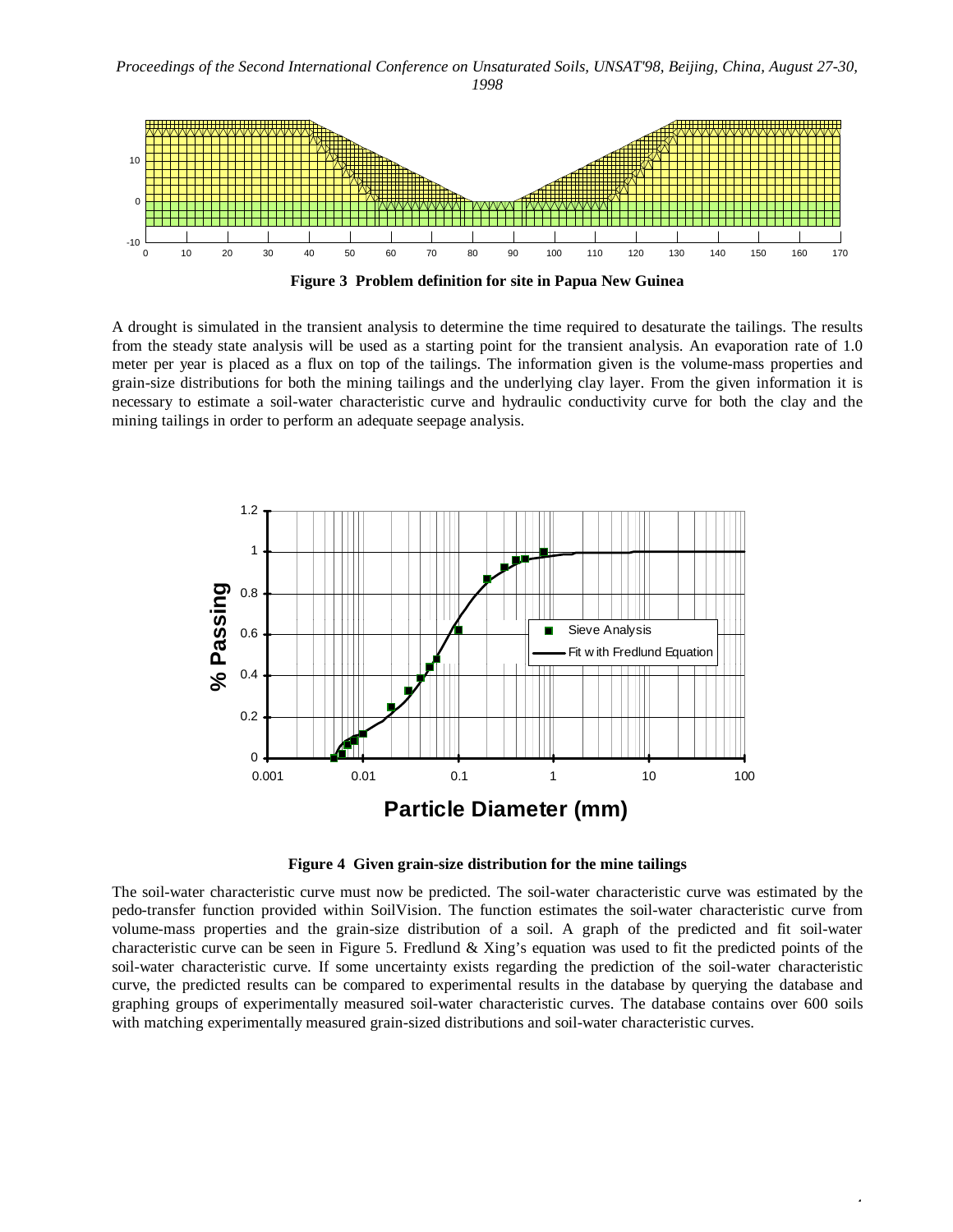

**Figure 5 Estimated soil-water characteristic curve for mine tailings**

It is now necessary to estimate the hydraulic conductivity of the tailings and the clay. Saturated values of hydraulic conductivity for the mine tailings and the underlying clay were experimentally tested. Once the saturated hydraulic conductivity is determined, the entire hydraulic conductivity curve was estimated using a Campbell (1973) equation modified by the author. A graph of the final equation is shown in Figure 6.



**Figure 6 Estimated hydraulic conductivity curve for the mine tailings #11505**

Analysis of the problem can begin with the soil property functions provided by SoilVision. The soil property functions were input into the program SEEP/W and both the steady state, and the transient state problem were solved. The steady state analysis showed the location of the water table under the heavy rainfall experienced in Papau, New Guinea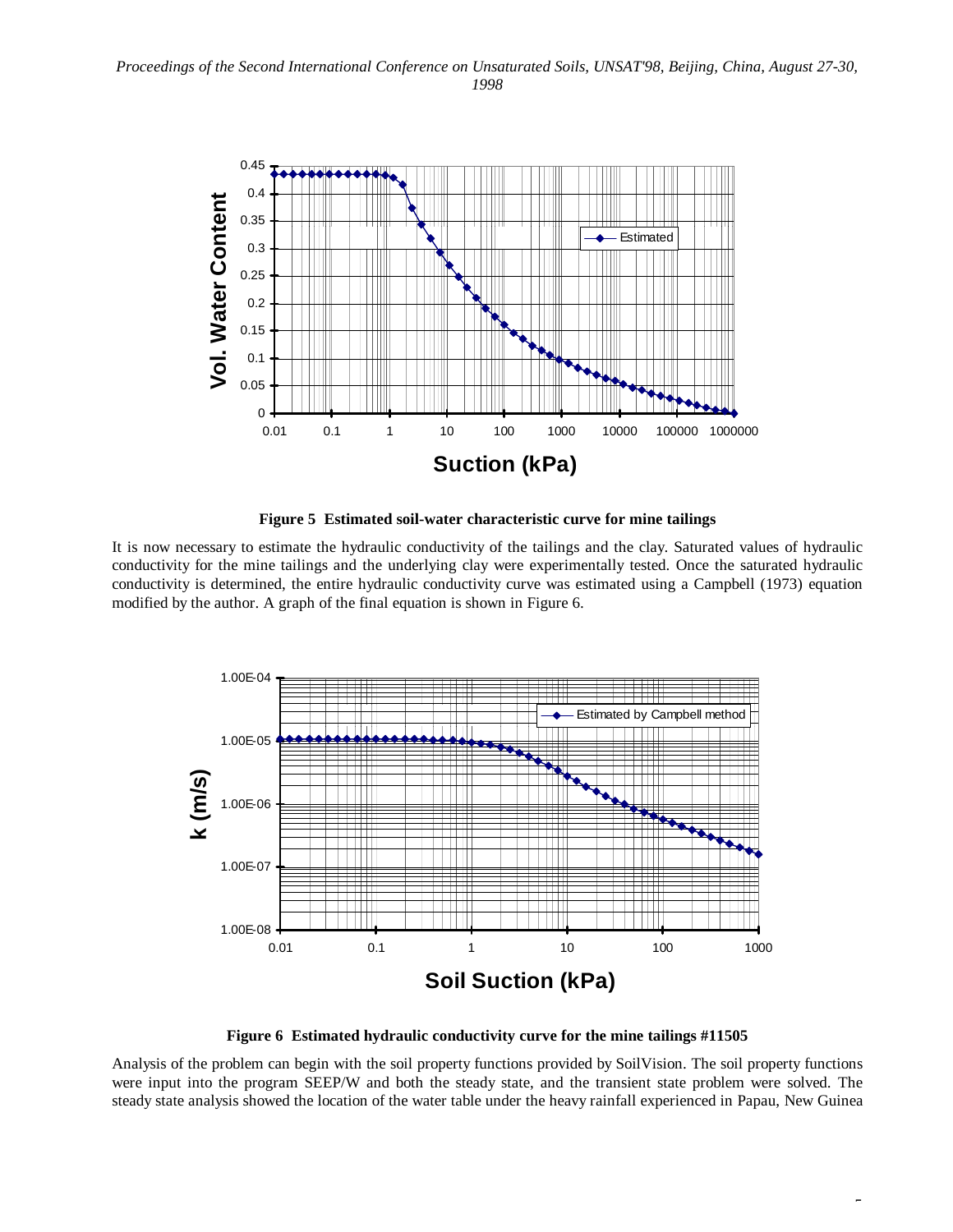and the transient analysis showed the saturation levels in the tailings in the event of a long drought. The solution for the steady state analysis can be seen in Figure 7.



# **Conclusions**

The soil-water characteristic curve (relationship between water content and suction) has become of great value in estimating unsaturated soil property functions. The characterization of seepage, for example, in terms of a hydraulic head gradient and a coefficient of permeability function appears to be generally accepted (Fredlund, 1995). The use of nonlinear soil property functions for analyzing unsaturated soils problems appears to be gaining general acceptance. The soil-water characteristic curve then becomes a dominant relationship for understanding unsaturated soil behavior. This concept allows the soil-water characteristic curve can be used to compute approximate soil property functions for unsaturated soils.

The advantages to this approach are numerous. Firstly, an estimate of the unsaturated behavior of a certain soil is quickly available. The knowledge-based database system alleviates this complexity. Secondly, the cost of estimation of soil behavior is greatly reduced. Testing of unsaturated soil property functions can cost thousands of dollars. A knowledge-based system provides estimates without the high cost of experimental testing. Thirdly, a knowledge-based system makes the estimation of behavior of unsaturated soils easy so that inexperienced professionals can work in this difficult area.

# **Acknowledgements**

The author would like to acknowledge that SoilVision<sup>™</sup> is a product of SoilVision Systems Ltd. and SEEP/W is a product of Geo-Slope International Ltd.

## **References**

- Campbell, J.D. 1973. Pore pressures and volume changes in unsaturated soils. Ph.D. thesis, University of Illinois at Urbana-Champaign, Urbana-Champaign, Ill.
- Fredlund, D. G. (1995), "The Scope of Unsaturated Soils Problems", Proc. First Int. Conf. on Unsaturated Soils, Paris, September 6 - 8, Vol. 3.
- Fredlund, D. G. (1996), "Microcomputers and Saturated/Unsaturated Continuum Modelling in Geotechnical Engineering", Symposium on Computers in Geotechnical Engineering, INFOGEO '96, Sao Paulo, Brazil, August 28 - 30, Vol. 2, pp. 29 - 50.
- Fredlund, D. G. and Rahardjo, H. (1993), Soil Mechanics for Unsaturated Soils", John Wiley & Sons, New York, 560p.
- Fredlund, D. G. and Xing, A. (1994), "Equations for the Soil-Water Characteristic Curve", Canadian Geotechnical Jour., Vol. 31, pp. 521 - 532.
- Fredlund, M. D., G.W. Wilson and D.G. Fredlund (1995), "A Knowledge-based System for Unsaturated Soils", Proceedings of the Canadian Society of Civil Engineering Conference, August Montreal, Quebec

6